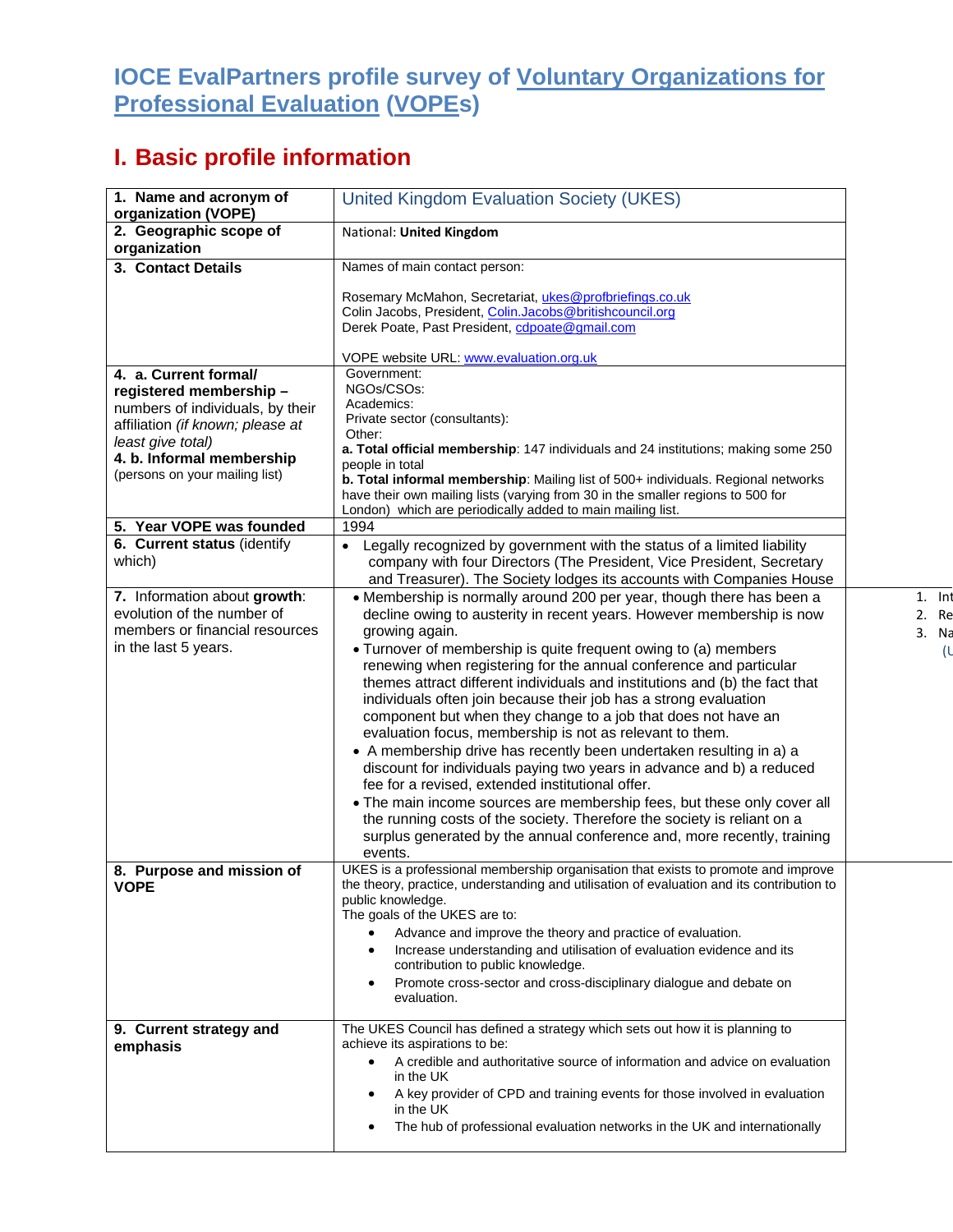| 10. Organizational capacity:<br>Please describe your<br>governance structure,<br>leadership, services provided,<br>finances, human resources,<br>linkages with other<br>organizations, etc. | UKES is run on a voluntary basis, governed by a council consisting of 15<br>elected members. The Council has the power to co-opt members if required.<br>The management team consists of a President, Vice President, Immediate<br>Past President, Secretary and Treasurer. Secretarial and administrative<br>assistance is provided commercially by Professional Briefings [1 St Mary's<br>Courtyard, Church Street, Ware, Hertfordshire SG12 9EF<br>Telephone +44 1920 462411 Fax +44 1920 462730]                                                                                                                                                |
|---------------------------------------------------------------------------------------------------------------------------------------------------------------------------------------------|-----------------------------------------------------------------------------------------------------------------------------------------------------------------------------------------------------------------------------------------------------------------------------------------------------------------------------------------------------------------------------------------------------------------------------------------------------------------------------------------------------------------------------------------------------------------------------------------------------------------------------------------------------|
|                                                                                                                                                                                             | Individual Council members take the lead on specific areas as set out in the<br>most recent version of the Society's strategy and action matrix. The Society<br>hosts an annual conference. Subsidiary networks based regionally in the UK<br>hold topical short information and training events open to members and non-<br>members.                                                                                                                                                                                                                                                                                                               |
|                                                                                                                                                                                             | The Society has prepared and published Guidelines for Good Practice and<br>an Evaluation Capabilities Framework.                                                                                                                                                                                                                                                                                                                                                                                                                                                                                                                                    |
| 11. Means of communication<br>with members, e.g. newsletter,<br>listserv, publication, website<br>12. Past events (e.g. during<br>past year)                                                | The Society communicates by means of<br>a) a periodic eBulletin,<br>b)'The Evaluator' – the in-house publication of the Society, which publishes<br>articles on the theory and practice of evaluation, reports on the annual<br>conference and regional events, interviews with key evaluators and general<br>evaluation news (e.g. book reviews, developments in the field)<br>c) website which has site for members as well as general<br>d) LinkedIn group of evaluators (over 350 members)<br>The Society held two, 5-day training workshops for the UK Department for<br>International Development. This work was initiated by the UKES London |
|                                                                                                                                                                                             | network, and subsequently supported by the Society as a whole. The<br>workshops provided training at an intermediate level for DFID's Evaluation<br>Focal Point Staff, some from overseas. Places were made available to<br>external participants and some twenty attended from across public and<br>private organisations across Europe.                                                                                                                                                                                                                                                                                                           |
| 13. Forthcoming key events/<br>conferences - dates, location                                                                                                                                | The Society held its 2013 conference on 17th/18th April 2013 in London. It is<br>expected that a conference will be held in 2014, subject to agreement by<br>Council.<br>The UKES London regional network is planning four workshops in 2013;<br>Economic Evaluation May; Experimental Methods, July; Systems evaluation<br>September; 'New' Technology in Evaluation, November.                                                                                                                                                                                                                                                                    |
| 14. Name and e-address of<br>person submitting this<br>information                                                                                                                          | Derek Poate, Past President<br>cdpoate@gmail.com                                                                                                                                                                                                                                                                                                                                                                                                                                                                                                                                                                                                    |
| 15. Date of this update                                                                                                                                                                     | 25 April 2013                                                                                                                                                                                                                                                                                                                                                                                                                                                                                                                                                                                                                                       |

## **II. Experience with Evaluation Capacity Building**

| 1. Background: Please provide       | 1.1 Formed in 1994 by, amongst others, Elliot Stern, Janet Lewis, Helen                                                                                                                                                                                                                                                  |
|-------------------------------------|--------------------------------------------------------------------------------------------------------------------------------------------------------------------------------------------------------------------------------------------------------------------------------------------------------------------------|
| a brief history of the formation of | Simons, the Society was set up to acknowledge and develop a platform for                                                                                                                                                                                                                                                 |
| this organization (VOPE).           | the growing development and discussion of the field of evaluation. Many of                                                                                                                                                                                                                                               |
| 1.1 Who were/are the key            | the early evaluators were from academia and independent organizations                                                                                                                                                                                                                                                    |
| players?                            | that had a specific evaluation role. Much of the early theory of programme                                                                                                                                                                                                                                               |
| 1.2 How many members do you         | evaluation was written by academics. Educational evaluation was                                                                                                                                                                                                                                                          |
| have on your governing board/       | prominent as there was a large investment in innovative education                                                                                                                                                                                                                                                        |
| committee?                          | programmes at that time. But gradually the field extended to include other                                                                                                                                                                                                                                               |
| 1.3 What are the main existing      | professional areas (e.g. health care and the police) and evaluation that                                                                                                                                                                                                                                                 |
| strengths that your VOPE is         | served a multiplicity of purposes e.g. policy development, NGO evaluation,                                                                                                                                                                                                                                               |
| trying to capitalize on?            | institutional evaluation, management. The nature of the membership                                                                                                                                                                                                                                                       |
| 1.4 What are the main               | changed to reflect this and now includes evaluators from the private and                                                                                                                                                                                                                                                 |
| challenges that your VOPE is        | public sector, private consultants, voluntary organizations.                                                                                                                                                                                                                                                             |
| trying to address?                  | Key contributors to the Society include past Presidents (Elliot Stern, Nick                                                                                                                                                                                                                                              |
|                                     | Tilley, Murray Saunders, Helen Simons, May Pettigrew, Mark Bitel, Ian<br>Sanderson, Helen Morrell, Derek Poate) and others from government<br>departments and regional groups. Current key members are the President,<br>Colin Jacobs; Vice President Elizabeth Robin; and Beverly Bishop, who<br>edits 'The Evaluator'. |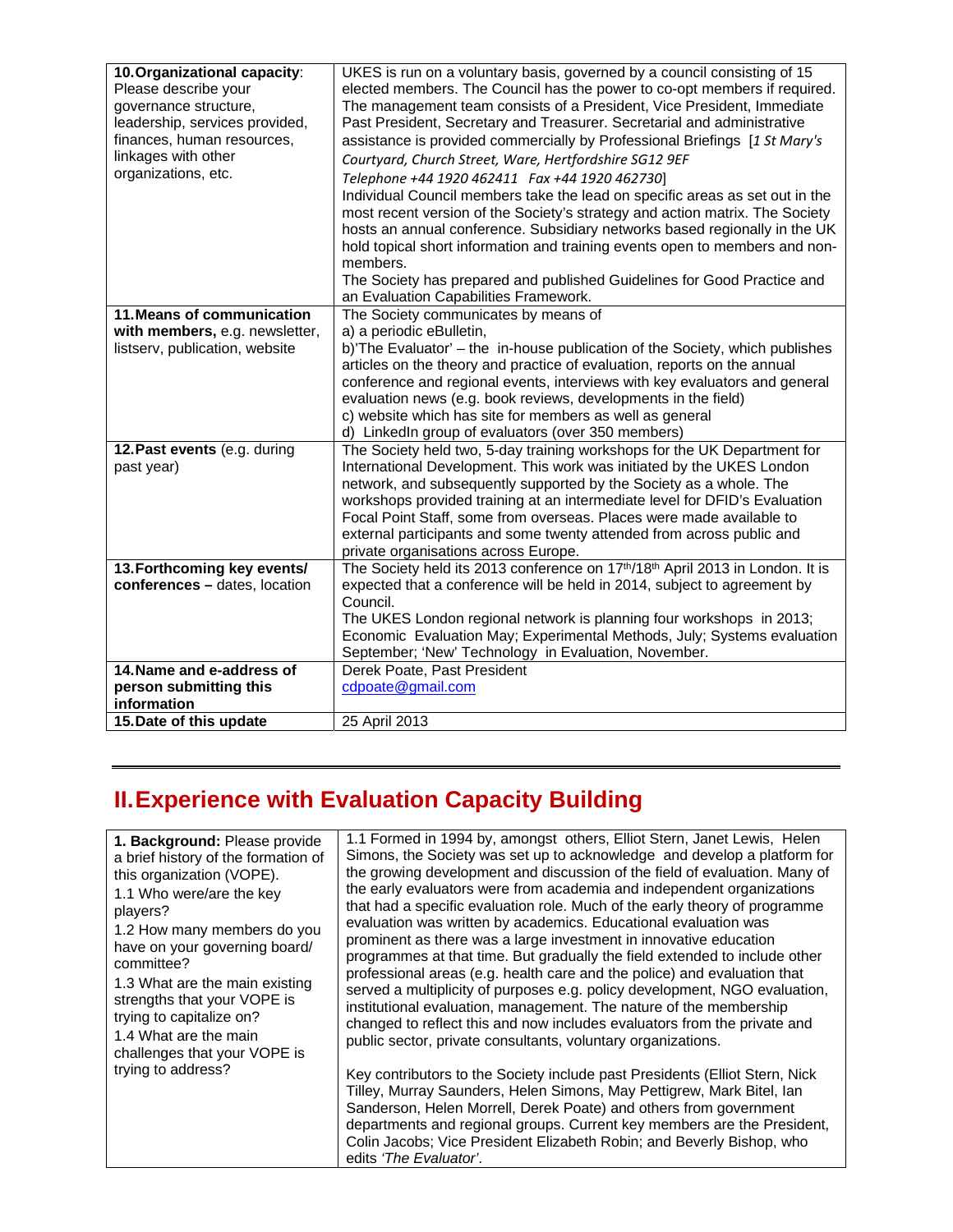|                                                                                                                                                                                                                                                                                                                         | 1.2 Total of 15, of which 5 hold offices and 10 are Council Members<br>1.3 UKES has strengths in the breadth of membership among government<br>agencies, academia and the private sector. It includes members from the<br>commercial sector, academics, NGOs and governments and this is<br>reflected in the membership of Council. In the past the Regional Network<br>membership was a major feature but that is currently less prominent. Links<br>are also being sought with professional groups e.g. health and the<br>environment and special interest groups, though these have yet to develop.<br>Members with an interest in international development are particularly<br>active and the Society has a close working relationship with the UK<br>Department for International Development.<br>1.4 Continuity and growth of membership is an ongoing challenge that has<br>been adversely affected by the economic recession. The Society also wants<br>to reinvigorate the regional networks and this has already started in two<br>regions |
|-------------------------------------------------------------------------------------------------------------------------------------------------------------------------------------------------------------------------------------------------------------------------------------------------------------------------|-------------------------------------------------------------------------------------------------------------------------------------------------------------------------------------------------------------------------------------------------------------------------------------------------------------------------------------------------------------------------------------------------------------------------------------------------------------------------------------------------------------------------------------------------------------------------------------------------------------------------------------------------------------------------------------------------------------------------------------------------------------------------------------------------------------------------------------------------------------------------------------------------------------------------------------------------------------------------------------------------------------------------------------------------------|
| 2. Organizational motivation:<br>What were/are the driving forces<br>of the VOPE and its historical<br>development?                                                                                                                                                                                                     | The UK government was an early champion of performance management<br>in the public sector and there is a tradition of academic interest in the<br>quality and effectiveness of programmes in the social sectors. The creation<br>of UKES was an opportunity to bring together people with common interests<br>from diverse sectors and backgrounds.                                                                                                                                                                                                                                                                                                                                                                                                                                                                                                                                                                                                                                                                                                   |
| 3. Evaluation Capacity<br>Building: What has your VOPE<br>done to promote evaluation<br>(M&E) capacity?                                                                                                                                                                                                                 | 1 Through the regional networks, UKES has promoted practical workshop<br>evaluation training, advanced seminars on the theory of evaluation, panel<br>discussions with leading international evaluators in the field and<br>evaluation exchanges of problems and shared advice and support for<br>practicing evaluators.<br>2 Capacity training has also been developed through the practical<br>workshops held before each Annual Conference.<br>3 Training events and publications have a strong orientation towards both                                                                                                                                                                                                                                                                                                                                                                                                                                                                                                                           |
|                                                                                                                                                                                                                                                                                                                         | individual and institutional capacity.                                                                                                                                                                                                                                                                                                                                                                                                                                                                                                                                                                                                                                                                                                                                                                                                                                                                                                                                                                                                                |
| 4. Context / target entities:<br>More specifically, who are the<br>persons or institutions your<br>organization seeks to influence<br>(to strengthen evaluation<br>capacity)? For example:<br>4.1 Technical capacities to<br>supply quality evaluations,<br>partnering with experts, local<br>universities or others to | 4.1 UKES takes a broad view of target people and institutions:<br>• Government departments<br>• Regional entities<br>• Local Government<br>• Charities and the third sector<br>• Non-governmental organisations<br>• Consultants working in the UK and overseas                                                                                                                                                                                                                                                                                                                                                                                                                                                                                                                                                                                                                                                                                                                                                                                       |
| provide training for<br>members, etc.;<br>4.2 Strengthening VOPE<br>organizational capacity itself;                                                                                                                                                                                                                     | 4.2 George Bramley and Geoff White are leading on developing the<br>membership of the Society. In 2012 they developed a new charging<br>structure and offer by modeling different scenarios. This resulted in:<br>• A discount offer for individual members over two years.<br>• Reduced fee for institutional members and revised extended offer<br>· Identification of targets.                                                                                                                                                                                                                                                                                                                                                                                                                                                                                                                                                                                                                                                                     |
| 4.3 Enhancing the enabling<br>environment for evaluation,<br>including strengthening the<br>demand for and use of<br>evaluations by policy<br>makers;                                                                                                                                                                   | Kelly Beaver is leading on the development of the communication strategy<br>in partnership with Andy Parkinson (moderates Linked in group) and<br>Helen Simons, in wide consultation with members, has produced an<br>Evaluation Capabilities Framework for the Society. This sets out the<br>reasons for and contexts of use of such a framework. It has three main<br>elements- Knowledge and Skills, Professional Practice and Attitude and<br>Dispositions.                                                                                                                                                                                                                                                                                                                                                                                                                                                                                                                                                                                       |
| 4.4 Influencing governmental<br>policies related to evaluation,<br>evaluation designs and<br>implementation of M&E<br>systems, etc.                                                                                                                                                                                     | Election of members to Council from a wide range of policy and practice<br>environments.                                                                                                                                                                                                                                                                                                                                                                                                                                                                                                                                                                                                                                                                                                                                                                                                                                                                                                                                                              |

 $\overline{\mathsf{I}}$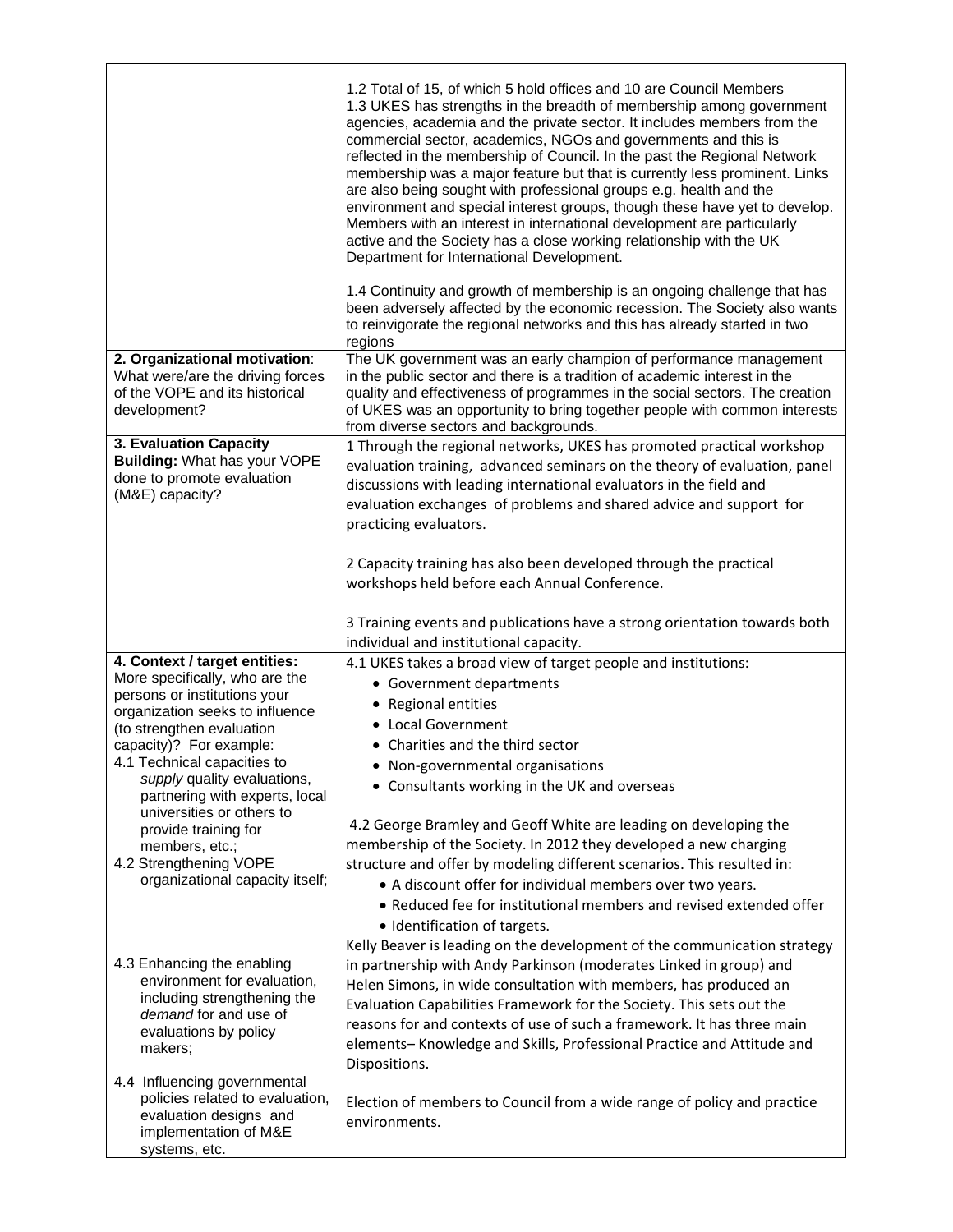|                                                                      | 4.3 Making links with government departments, including commissioners<br>on panel discussions and in conference events, arranging joint events<br>with government departments. |
|----------------------------------------------------------------------|--------------------------------------------------------------------------------------------------------------------------------------------------------------------------------|
| 5. Public accountability: Is your                                    | The Society supports the principles of good oversight and transparency of                                                                                                      |
| VOPE helping to strengthen                                           | government programmes, but is independent of government action.                                                                                                                |
| oversight and transparency of                                        |                                                                                                                                                                                |
| government programs? If so, in                                       |                                                                                                                                                                                |
| what ways? Can you share any                                         | Principles of independence and commitment to public accountability are                                                                                                         |
| success stories of evaluators or                                     | emphasized in both the UKES Guidelines for Good Practice in Evaluation                                                                                                         |
| others promoting public                                              | and the UKES Evaluation Capabilities Framework                                                                                                                                 |
| accountability?                                                      |                                                                                                                                                                                |
| 6. More specifically, what are                                       | UKES does not lobby or advocate in respect of a particular issue, instead it                                                                                                   |
| some of the key themes for                                           | concentrates on the benefits of evaluation to support public programmes.                                                                                                       |
| which you advocate? For                                              |                                                                                                                                                                                |
| example, are you promoting                                           |                                                                                                                                                                                |
| issues related to cultural                                           |                                                                                                                                                                                |
| sensitivity, equity, social justice,<br>empowerment, transformation, |                                                                                                                                                                                |
| gender, environment, poverty? If                                     |                                                                                                                                                                                |
| so, please describe or attach                                        |                                                                                                                                                                                |
| relevant documents.                                                  |                                                                                                                                                                                |
| 7. Methods: Experiences in                                           | a) Historically, the UKES Regional Networks have organized workshops                                                                                                           |
| strengthening skills of individual                                   | with a strong emphasis on skills development. These may be lunch-time,                                                                                                         |
| members, by (for example):                                           |                                                                                                                                                                                |
| • organizing workshops led by                                        | half-day or whole day duration.                                                                                                                                                |
| local experts;                                                       | b) Regional networks have also arranged advanced theory and practice                                                                                                           |
| organizing webinars with                                             | seminars with leading national and international evaluation experts c) The                                                                                                     |
| international speakers;                                              | London Network holds an evaluation 'clinic' session most years for                                                                                                             |
| designing and delivering e-                                          | practitioners to share problems and discuss approaches.                                                                                                                        |
| learning programmes;                                                 | d) In advance of our annual conference we usually hold a day or half-day of                                                                                                    |
| administering mentoring                                              | workshops designed to share and explain aspects of methodology.                                                                                                                |
| programmes; etc.                                                     | e) UKES has run a number of short events for DFID aimed at 'intermediate'                                                                                                      |
|                                                                      | level training for staff. These are generally open to both non-government                                                                                                      |
|                                                                      | and non-UKES participants.                                                                                                                                                     |
| 8. Standards: Has your VOPE                                          | a) In 2003 the Society published 'Guidelines for Good Practice in                                                                                                              |
| developed professional                                               | Evaluation'. It examined all the 'standards' and ethical documents                                                                                                             |
| standards/ethical codes/                                             | developed by others and decided to take a different track, producing                                                                                                           |
| competencies (or adheres to                                          | guidelines from the problems evaluators had experienced in the field. The                                                                                                      |
| those developed by others)? If                                       | Guidelines are practical and are arranged in four sections - guidelines for                                                                                                    |
| so, please provide                                                   | Evaluators, Commissioners, Participants and Institutional self-evaluation.                                                                                                     |
| documentation.                                                       |                                                                                                                                                                                |
|                                                                      | b) In 2012, the UKES Evaluation Capabilities Framework was published.                                                                                                          |
|                                                                      | This examined sets of competencies developed by other societies in the                                                                                                         |
|                                                                      | past few years, but has chosen the title Capabilities to reflect a broader                                                                                                     |
|                                                                      | intent and range of uses. It has three main elements Evaluation Knowledge                                                                                                      |
|                                                                      | and Skills, Professional Practice and Qualities and Dispositions. Both                                                                                                         |
|                                                                      | documents are available from the UKES website. .                                                                                                                               |
| 9. Job opportunities: Do you<br>share employment/ consultancy        | Yes, the UKES website provides a space for both Job adverts and contract<br>tenders. Placement is free to members; a small charge is levied for non-                           |
| opportunities with evaluators on                                     | members.                                                                                                                                                                       |
| your database?                                                       |                                                                                                                                                                                |
| 10. Progress and results: What                                       | It is difficult to describe progress as past strategies have not been                                                                                                          |
| progress has been achieved so                                        | expressed as clear objectives. We regard it as a success that interest in the                                                                                                  |
| far in any of the above or other                                     | society remains strong and we get a good turnout for our conferences.                                                                                                          |
| domains? What are expected                                           | One area that might be described as an unexpected result is the lack of                                                                                                        |
| and unexpected results                                               | consensus around a need to support professionalization of evaluation,                                                                                                          |
| achieved?                                                            | which divides the membership.                                                                                                                                                  |
| 11. Lessons learned:                                                 | Maintain regular contact with members; involve normal members in working                                                                                                       |
| Recommendations/tips to others                                       | groups- do not leave all to Council members; ensure all Council members                                                                                                        |
| for good practices on how to                                         | have active portfolios; Council to maintain strong links with Regional                                                                                                         |
| organize and sustain VOPEs like                                      | Groups; regional groups to share training and seminar events and                                                                                                               |
| yours.                                                               | workshop leaders.                                                                                                                                                              |
| 12. Next steps: What does your                                       | At present our main aim is consolidation of the membership and support to                                                                                                      |